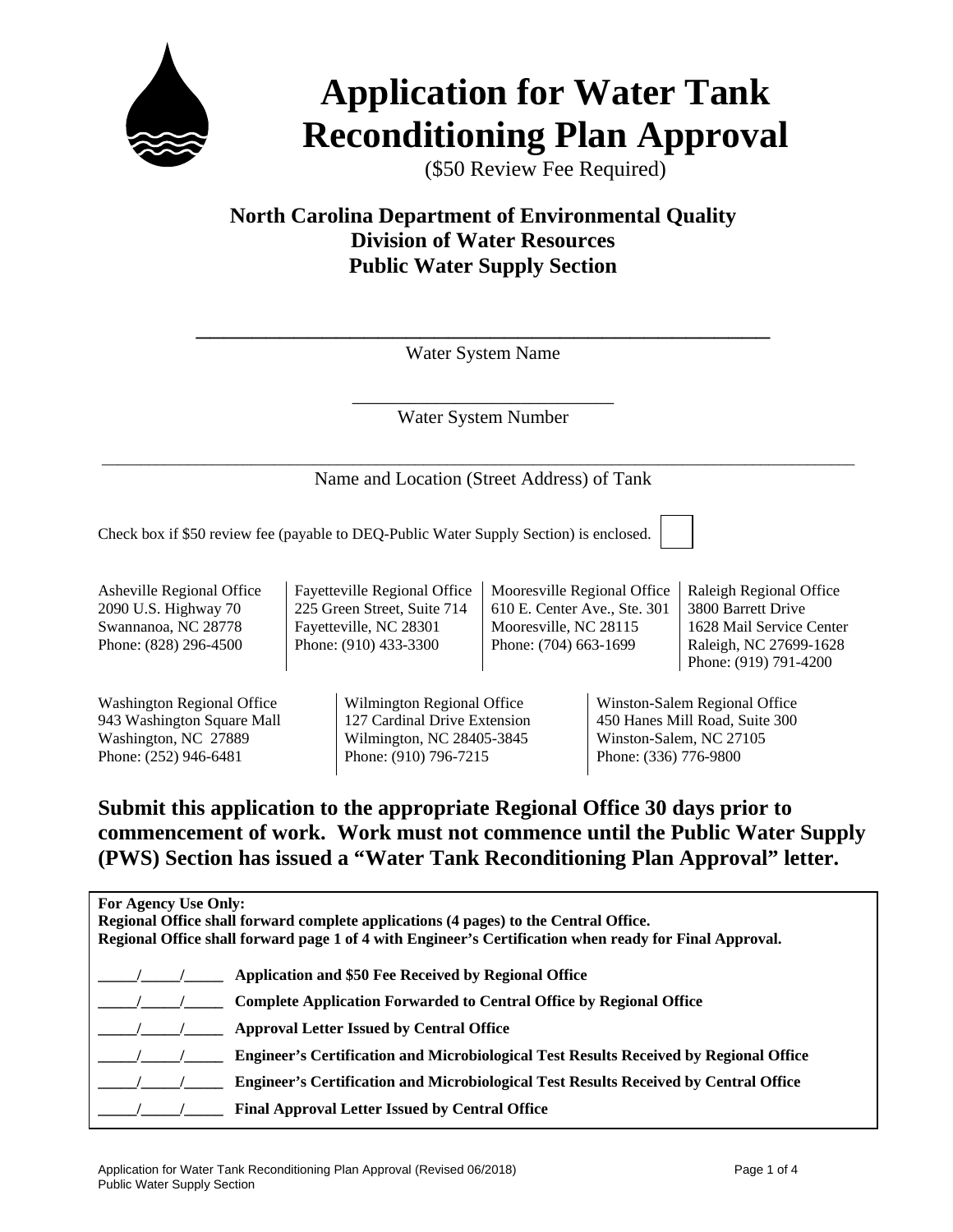## **General Project Information**

| <b>Applicant</b>                                                              | <b>Engineer</b>                                                                                                   |
|-------------------------------------------------------------------------------|-------------------------------------------------------------------------------------------------------------------|
| (Name of Board, Council or Owner - the Applicant)                             | (Name of Engineer of Record)                                                                                      |
| (Name and Title of Authorized Official or Representative of the<br>Applicant) | (Name of Engineering Firm)                                                                                        |
| (Mailing Address)                                                             | (Mailing Address)                                                                                                 |
| (City, State & ZIP)                                                           | (City, State & ZIP)                                                                                               |
| (Phone Number)                                                                | (Phone Number)                                                                                                    |
| (FAX Number)                                                                  | (FAX Number)                                                                                                      |
| (Email address)                                                               | (Email address)                                                                                                   |
| (Signature of Authorized Official or Representative of the<br>Applicant)      |                                                                                                                   |
|                                                                               | Type of Tank: Ground /Elevated / Standpipe / Hydropneumatic / Other ________________________________ (Circle One) |
|                                                                               |                                                                                                                   |
|                                                                               |                                                                                                                   |
| Number of Tanks in System: __________                                         |                                                                                                                   |
| Water System Interconnections (Public Water System Name):                     |                                                                                                                   |
|                                                                               |                                                                                                                   |
|                                                                               |                                                                                                                   |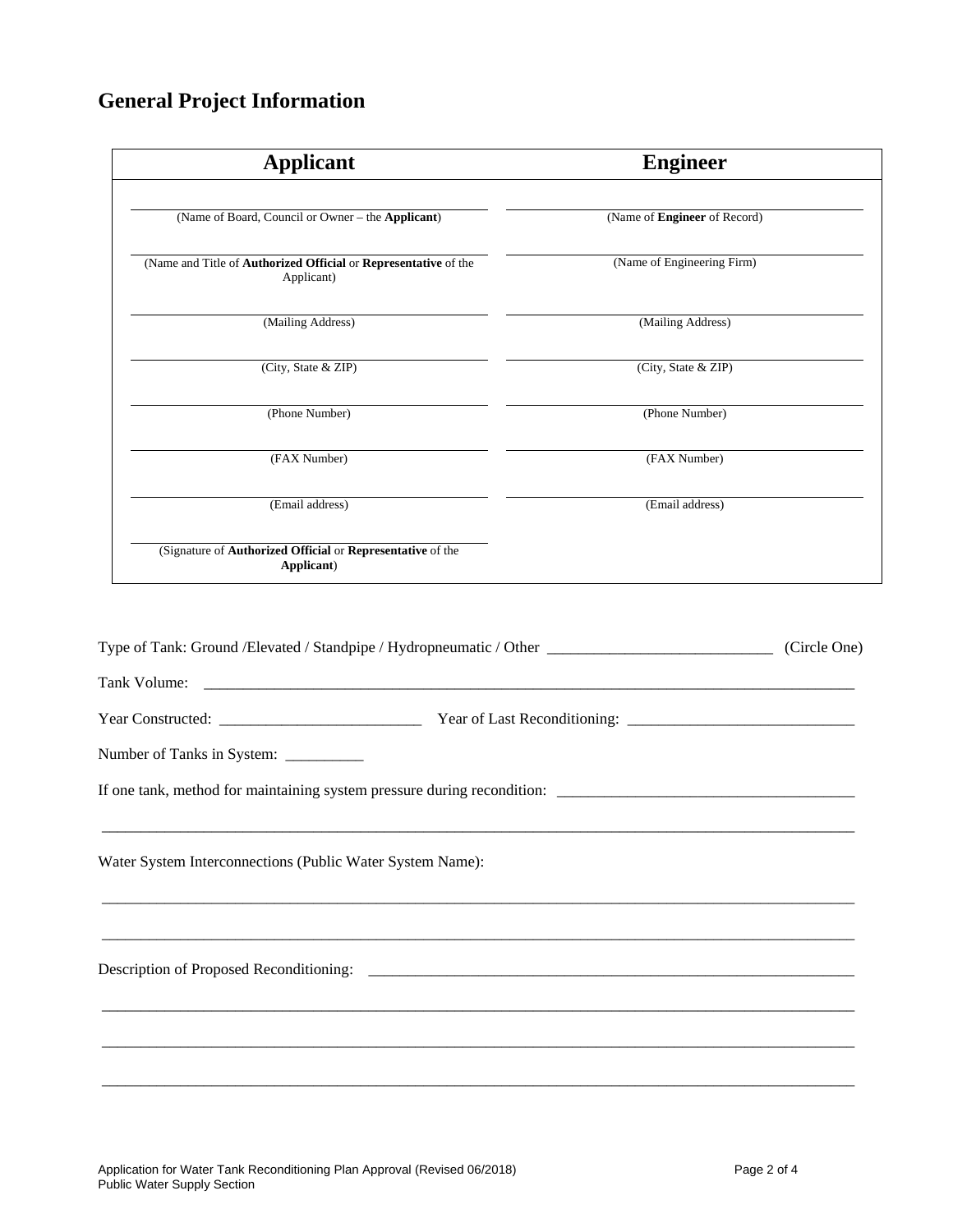Method of Disinfection: ANSI/AWWA Standard C652-11; Method #1, Method #2, Method #3 OR 15A NCAC 18C .1003 (circle one).

|                                              | Laboratory      |
|----------------------------------------------|-----------------|
|                                              |                 |
|                                              |                 |
|                                              |                 |
|                                              |                 |
| Distribution Operator in Responsible Charge: |                 |
| Contractor Information:<br>Name:             | Contact Person: |
| Mailing Address:                             |                 |
| Phone:                                       |                 |

#### **Acknowledgements by Applicant**

The applicant must **initial below** to acknowledge understanding of the following important information pertaining to the approval of the water tank reconditioning project.

#### Specification of Materials: --- (Applicant Initials \_\_\_\_\_\_\_)

Tank interior and exterior surface are to be prepared in accordance with one or more of SSPC (Steel Structures Painting Manual) surface preparation methods. Painting application must be in accordance with SSPC specifications (prime, stripe, intermediate and finished coats). Interior surface coatings material must be in the Certified Listings of ANSI/NSF Standard 61 and be applied in accordance with manufacturer's recommendations and guidelines.

#### Paint Removal and Reapplication of Coatings: --- (Applicant Initials \_\_\_\_\_\_\_\_\_)

- 1. The Division of Air Quality should be contacted for a ruling on the necessity of the issuance of a permit to cover the preparation of the exterior of the tanks. The following procedure should be used:
	- a. The tank owner should notify the Regional Office, Division of Air Quality, in writing of the intent to sandblast at least five (5) working days prior to the commencement of the project.
	- b. The notification should contain, as a minimum:
		- i Name, address, telephone number and contact person for the tank owner.
		- ii Name, address, telephone number and contact person for the contractor.
		- iii Dates of sandblasting or paint removal.
		- iv Lead content, if any, of paint to be removed (analysis required).
		- v Measures to be taken to minimize off-premises impact of particulates and lead.
		- vi An area diagram showing the nearest residences within 1,000 feet.
	- c. The contractor should be encouraged to utilize measures such as wet blasting, shrouding, chipping, etc. such that impacts on nearby residents and the environment are minimal.
- 2. The tank owner must forward a copy of this application to: Division of Public Health, Health and Hazard Control Unit, 1912 Mail Service Center, Raleigh, NC 27699-1912, Phone 919/733-0668.